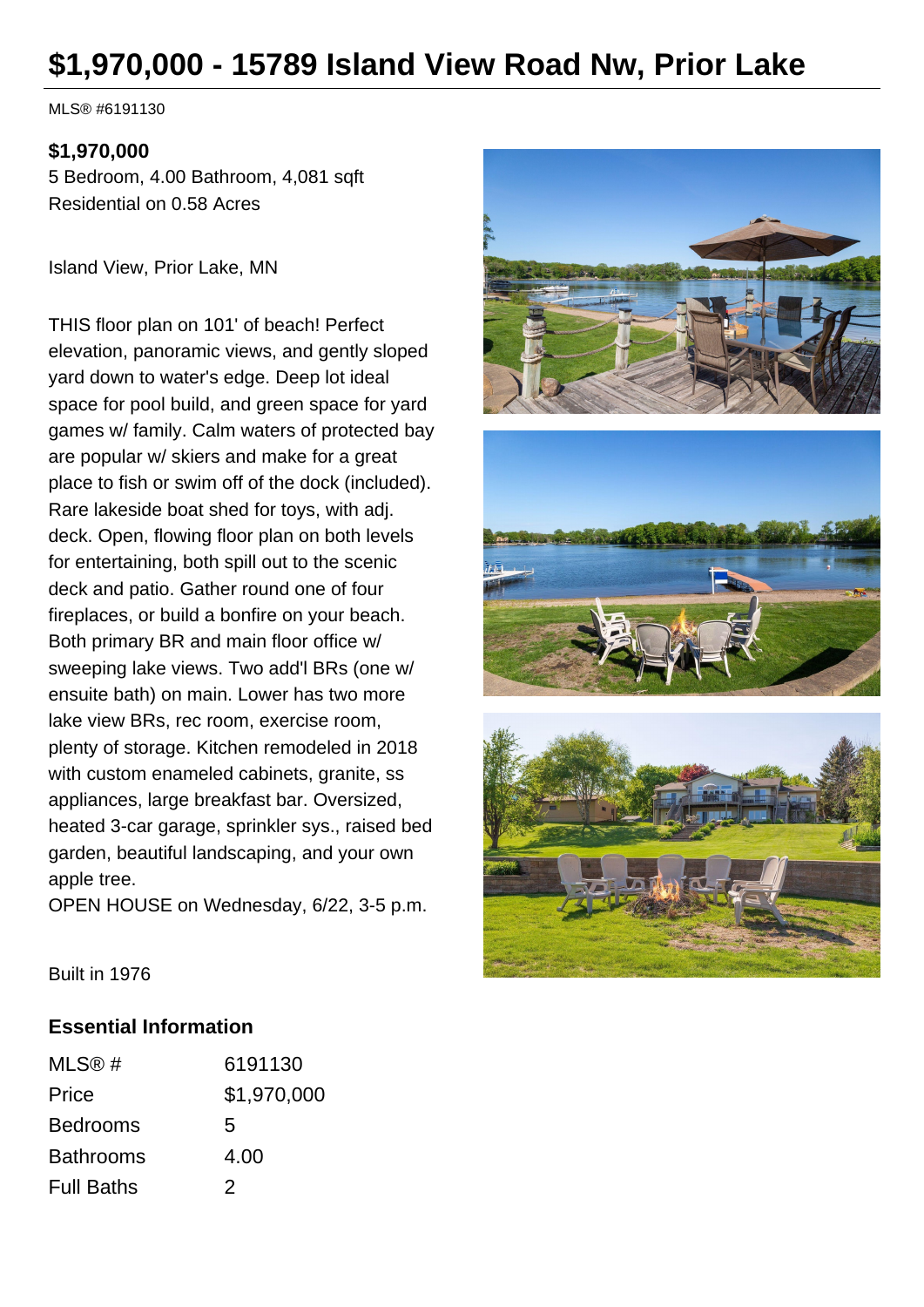| <b>Square Footage</b> | 4,081                          |
|-----------------------|--------------------------------|
| Acres                 | 0.58                           |
| <b>Year Built</b>     | 1976                           |
| <b>Type</b>           | Residential                    |
| Sub-Type              | <b>Single Family Residence</b> |
| <b>Style</b>          | <b>Single Family Residence</b> |
| <b>Status</b>         | Active                         |

# **Community Information**

| Address      | 15789 Island View Road Nw |
|--------------|---------------------------|
| Subdivision  | <b>Island View</b>        |
| City         | <b>Prior Lake</b>         |
| County       | <b>Scott</b>              |
| <b>State</b> | MN                        |
| Zip Code     | 55372                     |

# **Amenities**

| # of Garages  | 3                           |
|---------------|-----------------------------|
| Garages       | <b>Attached Garage</b>      |
| View          | Lake, Bay                   |
| Is Waterfront | Yes                         |
| Waterfront    | Lake Front, Lake View, Dock |

### **Interior**

| Appliances      | Range, Microwave, Dishwasher, Refrigerator, Washer, Dryer |
|-----------------|-----------------------------------------------------------|
| Heating         | <b>Forced Air</b>                                         |
| Cooling         | <b>Central Air</b>                                        |
| Fireplace       | Yes                                                       |
| # of Fireplaces | 4                                                         |

#### **Exterior**

| Roof         | Asphalt                           |
|--------------|-----------------------------------|
| Construction | Stucco, Vinyl Siding, Brick/Stone |

## **School Information**

| <b>District</b> | Prior Lake-Savage Area Schools |
|-----------------|--------------------------------|
|-----------------|--------------------------------|

#### **Additional Information**

Days on Market 43